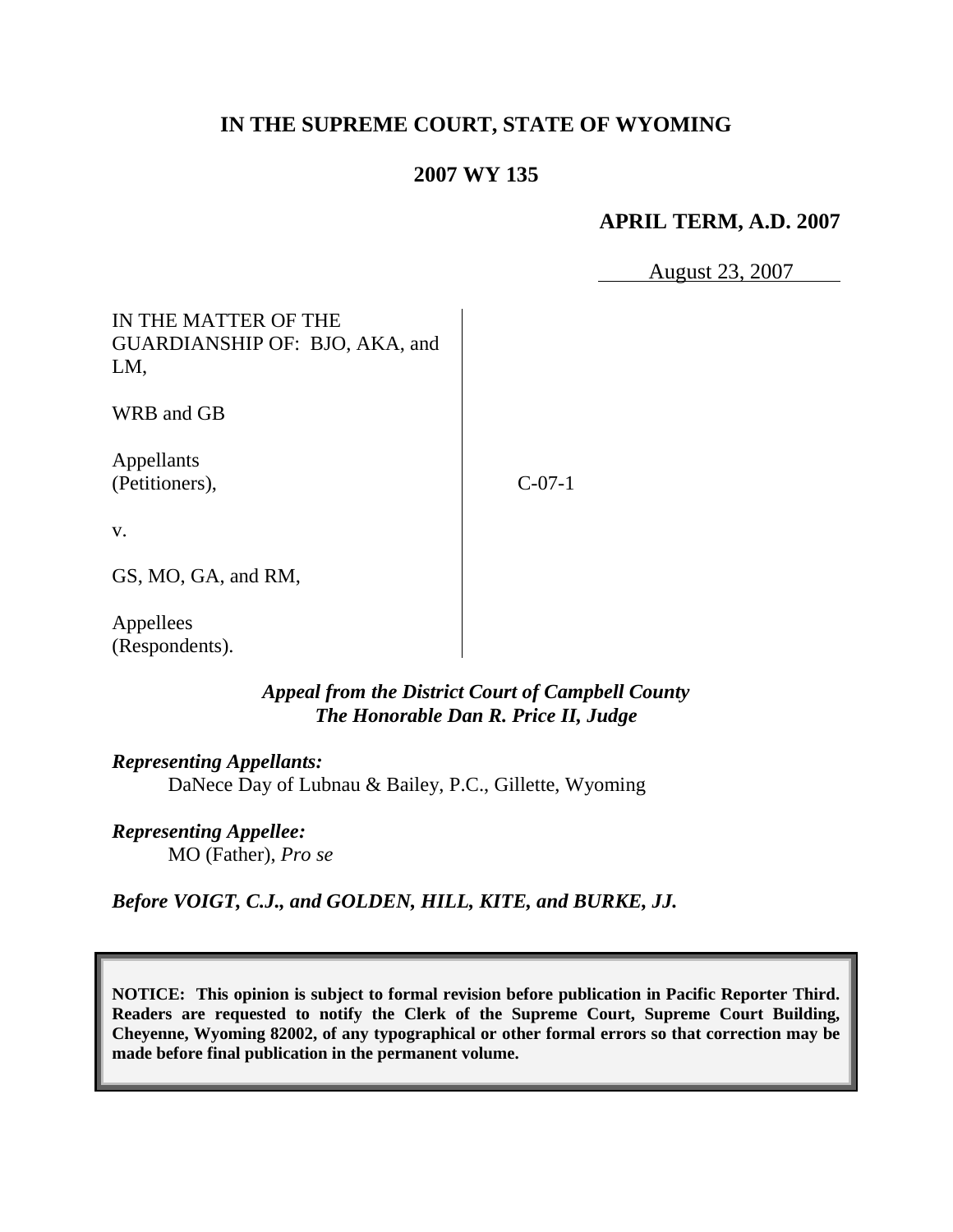#### **HILL, Justice.**

[¶1] Appellants are the maternal grandparents (hereafter "Grandparents," WRB and GB in the caption) of the child at issue in this matter (hereafter "Child," BJO in the caption). Grandparents petitioned the district court to appoint them as guardians of Child. Child's father (hereafter "Father," MO in the caption) objected. The district court declined to grant the petition and Grandparents appeal. We will affirm.

#### **ISSUES**

[¶2] Grandparents raise these issues:

A. Did the trial court commit reversible error by prospectively applying holdings of a Supreme Court case which was issued while this matter was under advisement?

B. Did the trial court abuse its discretion by failing to find [Father] an unfit parent?

C. Did the trial court abuse its discretion by failing to grant a guardianship for one child in a sibling group?

## **FACTS AND PROCEEDINGS**

[¶3] The Grandparents' daughter is the Mother (RM in the caption) of the three children. Each of the three children has a different father. Only the Child we have identified above is the subject of this appeal. She was born on July 3, 1996. The other two children (AKA and LM in the caption) figure peripherally in this case only because of the third issue listed immediately above. Mother had primary custody of the children and Father had visitation with the Child, as ordered by the district court in other unrelated proceedings. Although it is not crystal clear in this record, for purposes of our disposition of this appeal we will assume that Mother had consented to her parents being the guardians of her children, to the extent her parental rights are concerned. The children are in the actual physical custody of the Grandparents because the district court entered an order to that effect, in neglect proceedings precipitated by Mother's conduct. Although the Grandparents were given actual physical custody of the children, that custody was made subject to Father's visitation rights established in a 2001 child custody/visitation/support order. The Grandparents' principal complaint was that Father exercised his visitation in accordance with the visitation provisions of the district court's order, but to the detriment of the Child's education. So far as the record demonstrates, the district court was not asked to modify visitation.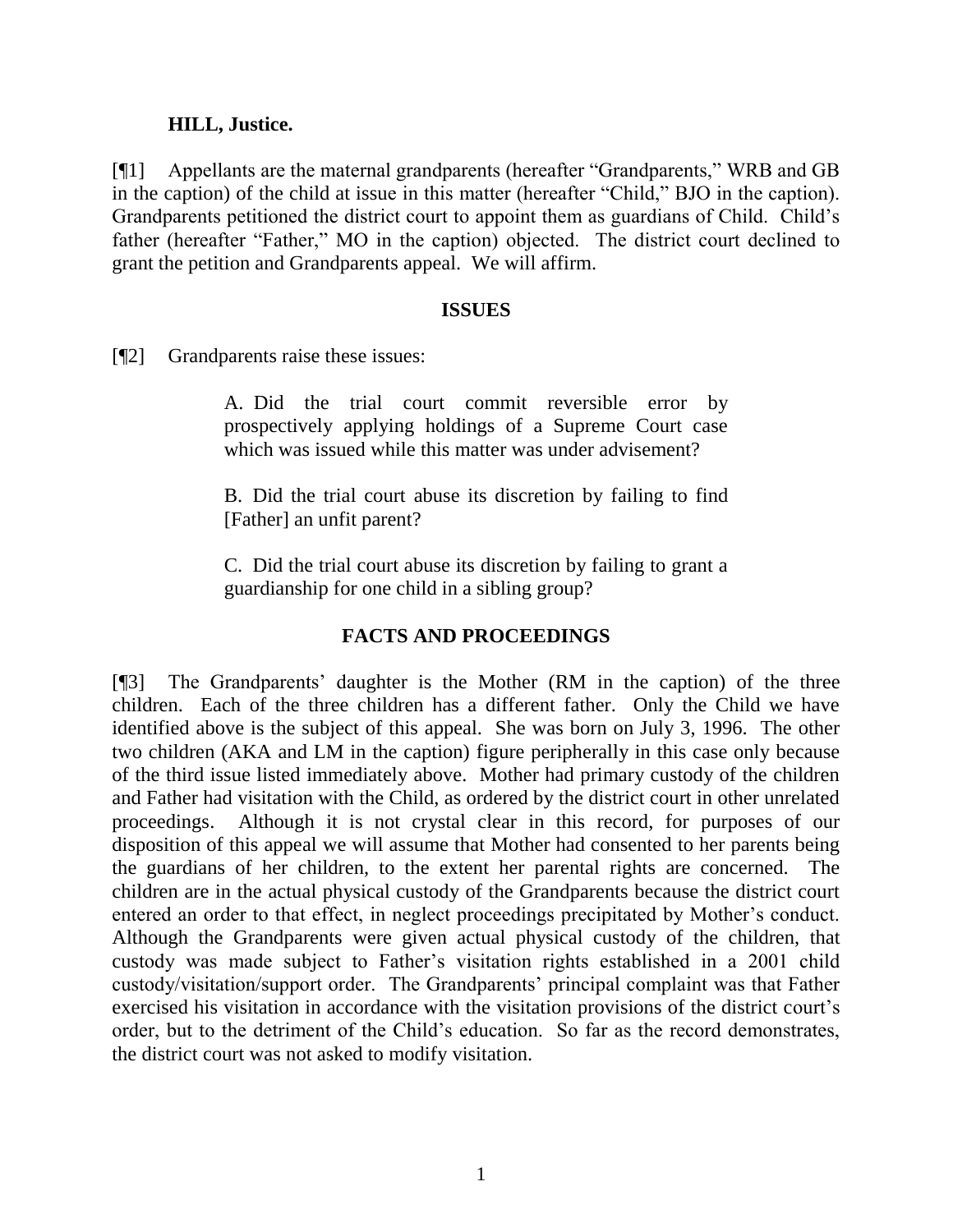[¶4] On June 16, 2005, the Grandparents filed their petition for appointment of guardians. The petition was premised on the basis that Child was a minor and that the circumstances showed that the best interests of the Child necessitated the appointment of a guardian. Wyo. Stat. Ann. § 3-2-101(a)(ii) and (v) (LexisNexis 2007). The **necessity** for the appointment of a guardian must be proved by a preponderance of the evidence. Wyo. Stat. Ann. § 3-2-104(a) (LexisNexis 2007) (emphasis added).

[¶5] The Grandparents asserted that the children were placed in their custody by an order of the district court because the children were neglected while in their Mother's custody. That order is not in the record on appeal, although it is attached to the Grandparents' brief. We will take notice of it in connection with this appeal because it is evident that the district court took notice of its prior orders in its disposition of this case. In their petition, the Grandparents also alleged:

> 7. The circumstances surrounding the parents and children are such that the fathers and mother are presently unable to provide adequate care of the minor children as the children have been subjected to and/or witnessed continuing neglect in their mother's home. It is contrary to the best interest of the children to be separated from one another during the pendency of the juvenile case.

> 8. The proposed Guardians and Petitioners herein have a loving and caring relationship with the children and can provide stability and security for the children during the pendency of the juvenile court action. Further, Petitioners have and will work with the children and their parents to maintain their relationships with one another.

> 9. It is in the children's best interests that the maternal grandparents be appointed Guardians of the minor children.

> 10. The proposed Guardians and Petitioners herein are willing to and capable of providing for the best interests of the minor children and for their care, comfort and welfare.

[¶6] Appearing *pro se*, Father answered the petition and denied all of the allegations contained in it. The record contains a letter from Mother to her parents' attorney stating:

> I am writing in regards to [Grandparents] requesting guardianship of my children [naming all three]. I would like the court to understand that I do not want my children split up and agree to their request for this reason while my children are not with me. It would be real appreciated if the judge would set a hearing on this. Thank you.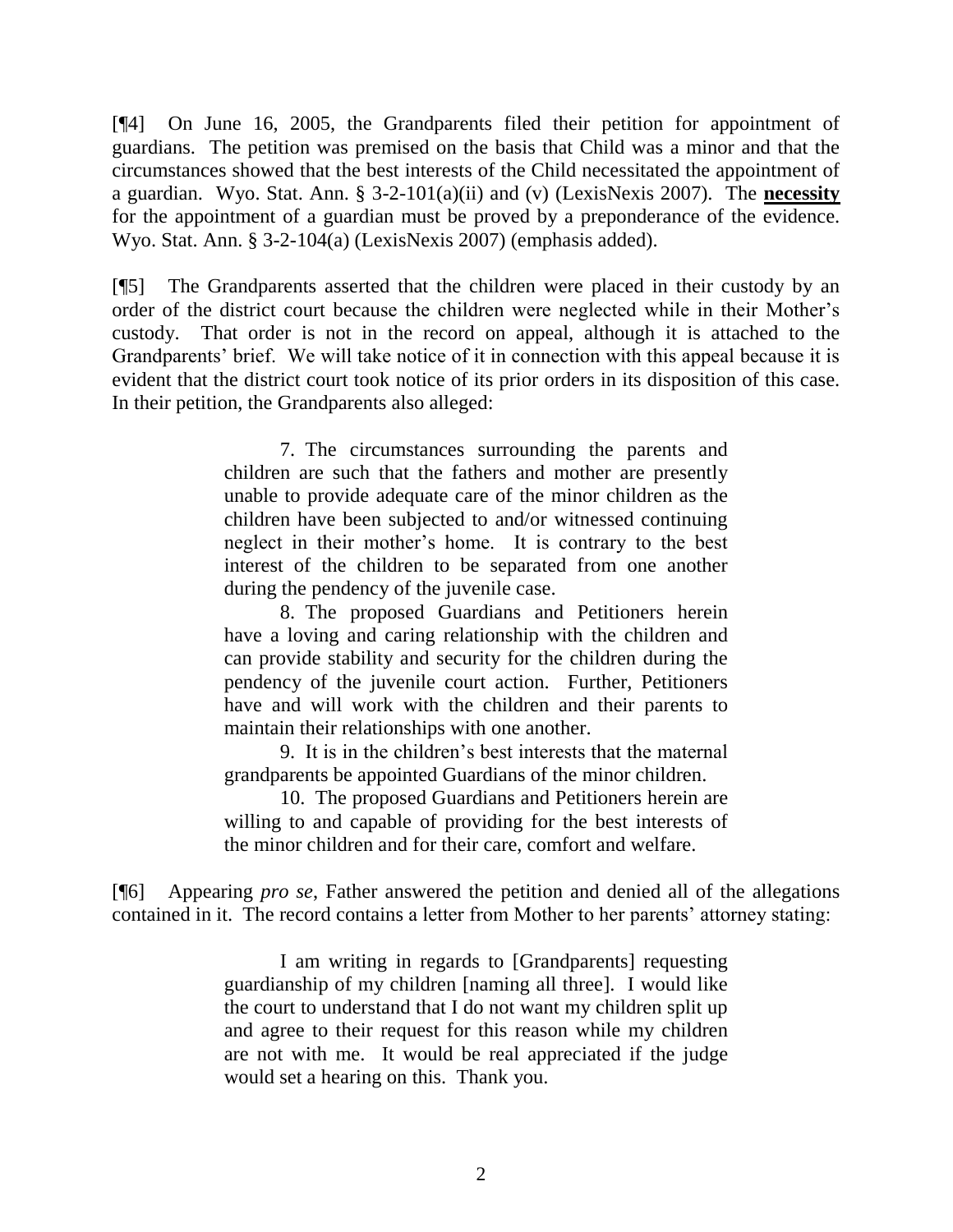[¶7] A hearing was held on the petition on May 1, 2006. The only parent who appeared at that hearing was the Father of the Child directly at issue in this appeal. Mother did not appear and the attorney for the Grandparents asserted that she had consented to the guardianship "especially by her nonappearance today." As noted above, a letter from Mother is included in the record on appeal but it is an informal document and cannot be viewed as "consent," or as "evidence" for that matter, as those terms are used by Grandparents' attorney. It is not an issue in this appeal whether Mother had, or had not, consented to the guardianship. At the hearing, the Grandparents endeavored to prove the necessity for the guardianship, but noted:

> It is our position that this guardianship does not affect [Father's] parental rights, but it is necessary to provide security and stability for [Child] that is particularly necessary in light of the educational needs that the Court's going to hear about today, and the fact that those needs will best be met by her remaining in a guardianship with her grandparents.

[¶8] The Grandparents called Tami Bishop, the Child's third grade teacher, as a witness. The Child attended school in Rozet. She related that the Child had a learning disability, especially with respect to written language and reading comprehension, and that Father's visitation tended to interfere with the Child's educational processes.

[¶9] The Grandparents also called as a witness Robert O'Neil, a Gillette attorney who served as the Child's guardian ad litem in the juvenile court proceedings related to the neglect allegations. He spoke highly of Father's efforts to complete parenting classes and of his involvement, as a parent, with his Child. Mr. O'Neil did say he thought it would be important to keep the three children together, as siblings.

[¶10] Both Grandparents testified relating their concerns about Father's visitation with Child, how it tended to interfere with her schooling, and giving their opinions about Father's fitness.

[¶11] Father testified in his own behalf.

## **DISCUSSION**

[¶12] It is difficult to articulate a standard of review for the issues presented to us in this appeal. However, we will begin by noting that the Grandparents' contention that the district court erred by retrospectively applying our decision, *In re Guardianship of MEO*, 2006 WY 87, ¶¶ 41-57, 138 P.3d 1145, 1157-61 (Wyo. 2006), to the circumstances of this case, is mistaken. MEO collected and catalogued many of the most important Wyoming and Federal court decisions that apply to circumstances such as those presented here. However, so as far as we are concerned in this case, it did not announce a new rule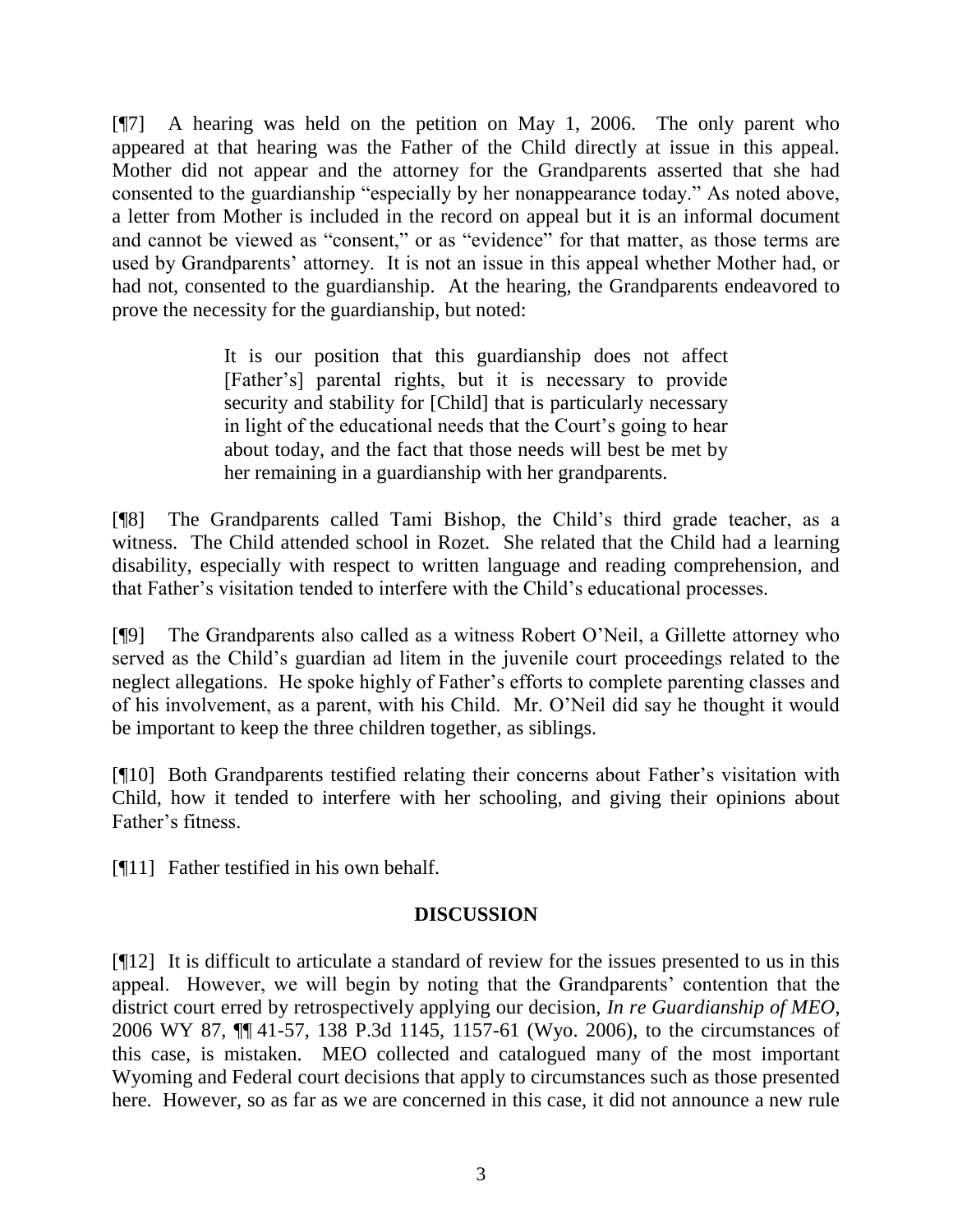to which the concept of retrospective or prospective application is pertinent. Also see *Wild v. Adrian*, 2007 WY 61, ¶ 15, 155 P.3d 1036, 1040 (Wyo. 2007).

[¶13] The district court was not presented with the issue of whether Father was a "fit" parent. On appeal, the Grandparents lament that they did not focus more on his unfitness in their presentation of evidence, because if they had, they would surely have been successful. The focus of their evidence was on what they viewed as the "best interests of the child." Grandparents contend they were misled into believing that the only issue was the "best interests of the child." Of course, the focus of a hearing such as that had in this case, as set out in the governing statute, is the "necessity" for a guardianship being established in the first instance. One aspect of the *MEO* case was to articulate the timehonored principle that a child with a living parent does not need a guardian, unless that parent is demonstrably unfit. None of the materials contained in this record suggest that Father is "unfit," but of even more fundamental importance his "fitness" was not clearly posed as an issue for the district court to decide.

[¶14] Finally, the Grandparents contend that the district court erred in making them guardians of two of the three children, but not the Child at issue here, because it offends our generally accepted rule that sibling groups should not be separated. In *Aragon v. Aragon*, 2005 WY 5, ¶¶ 23-26, 104 P.3d 756, 763-64 (Wyo. 2005) we held:

> Finally, Mother argues that the district court erred by awarding Father custody of the children, thereby splitting the children from their half siblings and stepsibling. According to Mother, the case of *Dowdy v. Dowdy*, 864 P.2d 439, 440 (Wyo.1993), stands for the proposition that separating siblings through custody awards to different parents is not preferred. Mother contends that this rule of law should apply to half siblings and stepsiblings, as well as full siblings. Mother also asserts that the district court failed to adequately state the factors upon which it relied and the evidence that supported its decision as required by our decision in *Pace*, which provides at  $\P$  17 (footnote omitted):

As future guidance to the trial courts, we hold that, when the exercise of its discretion in custody matters involves splitting custody of children between parents or other unconventional custody approaches, the trial court must provide an explanation of its reasoning and place its findings on the record. A reasoned explanation and an expression of findings of a trial court's conclusion will assure this court that a comprehensive evaluation of all relevant factors occurred prior to the award of custody.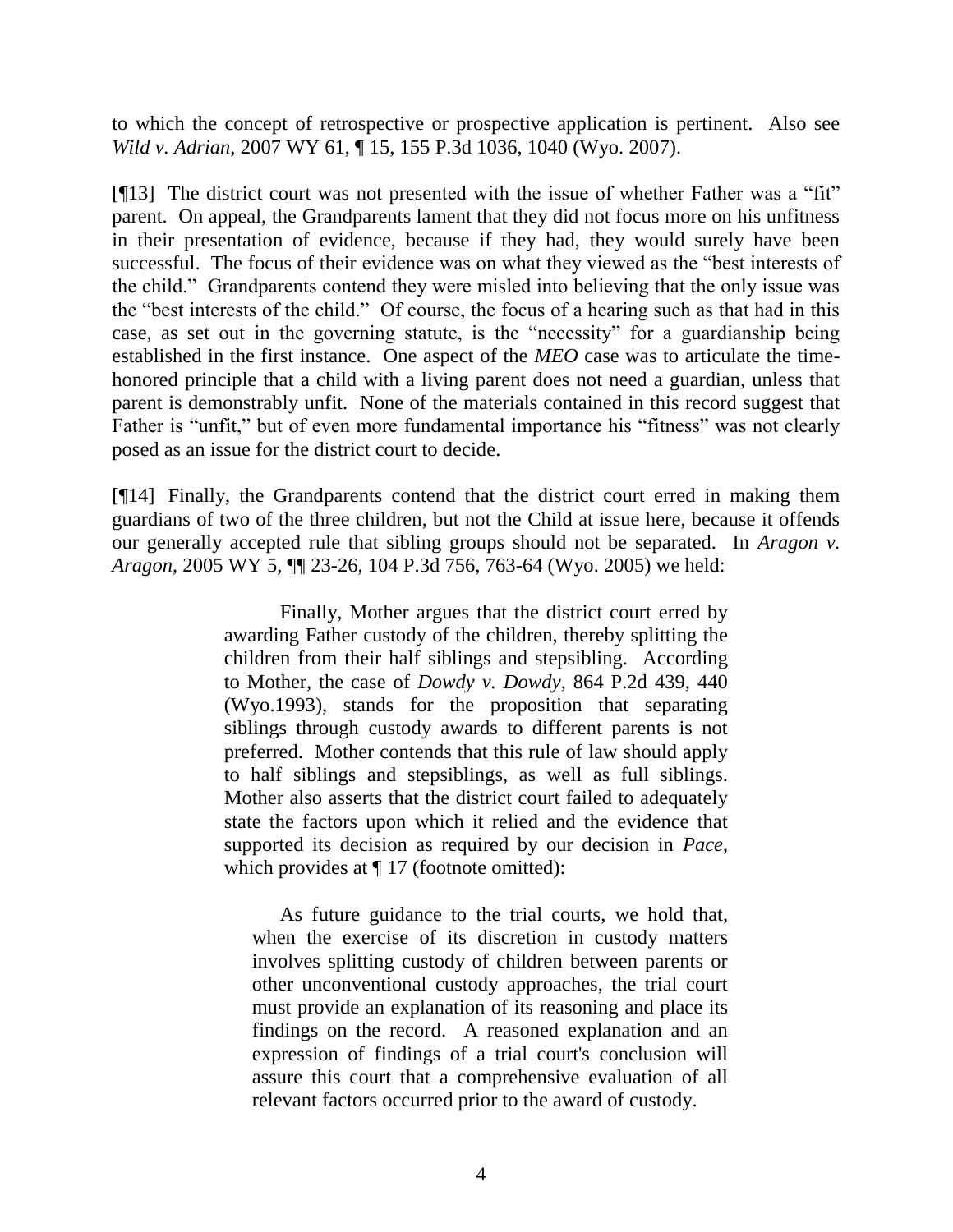Thus, Mother asserts that, at a minimum, this matter must be remanded to the district court for an elaboration of such factors.

A reading of our opinion in *Dowdy* does indicate that generally speaking the separating of siblings through custody awards to different parents is not preferred. Keeping siblings together in the same household is considered the better practice. However, this court clarified that the effect of separating siblings from each other is just one of several factors courts consider in determining the primary issue--the best interests of the children. *Dowdy*, at 440 (citing Jay M. Zitter, Annotation, *Child Custody: Separating Children by Custody Awards to Different Parents--Post-1975 Cases*, 67 A.L.R.4th 354, § 2[a], 1989 WL 571744 (1989) and *In re Marriage of Barnthouse*, 765 P.2d 610 (Colo.App.1988)). In other cases we have consistently taken this position. See *Reavis*, at 431, *Rogers v. Rogers*, 973 P.2d 1118, 1121 (Wyo.1999), and *Pace*, at ¶ 11. We have instructed trial courts to be explicit in placing on the record the reasons supporting its determination to separate siblings so as to assure that a comprehensive evaluation of all relevant factors occurred prior to the award of custody. We have additionally admonished trial counsel that they cannot remain passive and must assist the trial judge in articulating on the record the relevant factors and their relative weight which, in the lawyer's professional judgment, should act as a foundation for the trial court's exercise of judicial discretion. *Pace*, at ¶ 18. The standards as enunciated within both *Dowdy* and *Pace* remain valid and applicable, but we emphasize that these standards must be applied within their full context as specifically identified.

Further while we do not expressly adopt such holdings, we find upon our review of established foreign case authority that other jurisdictions are essentially in accord with the standards established in *Dowdy* and *Pace*. Although we acknowledge that there is somewhat of a split of authority in the weight to be given to sibling relationships in custody determinations, all jurisdictions we reviewed agree that the paramount focus in determining who should be given custody of a child is what outcome would optimally serve the best